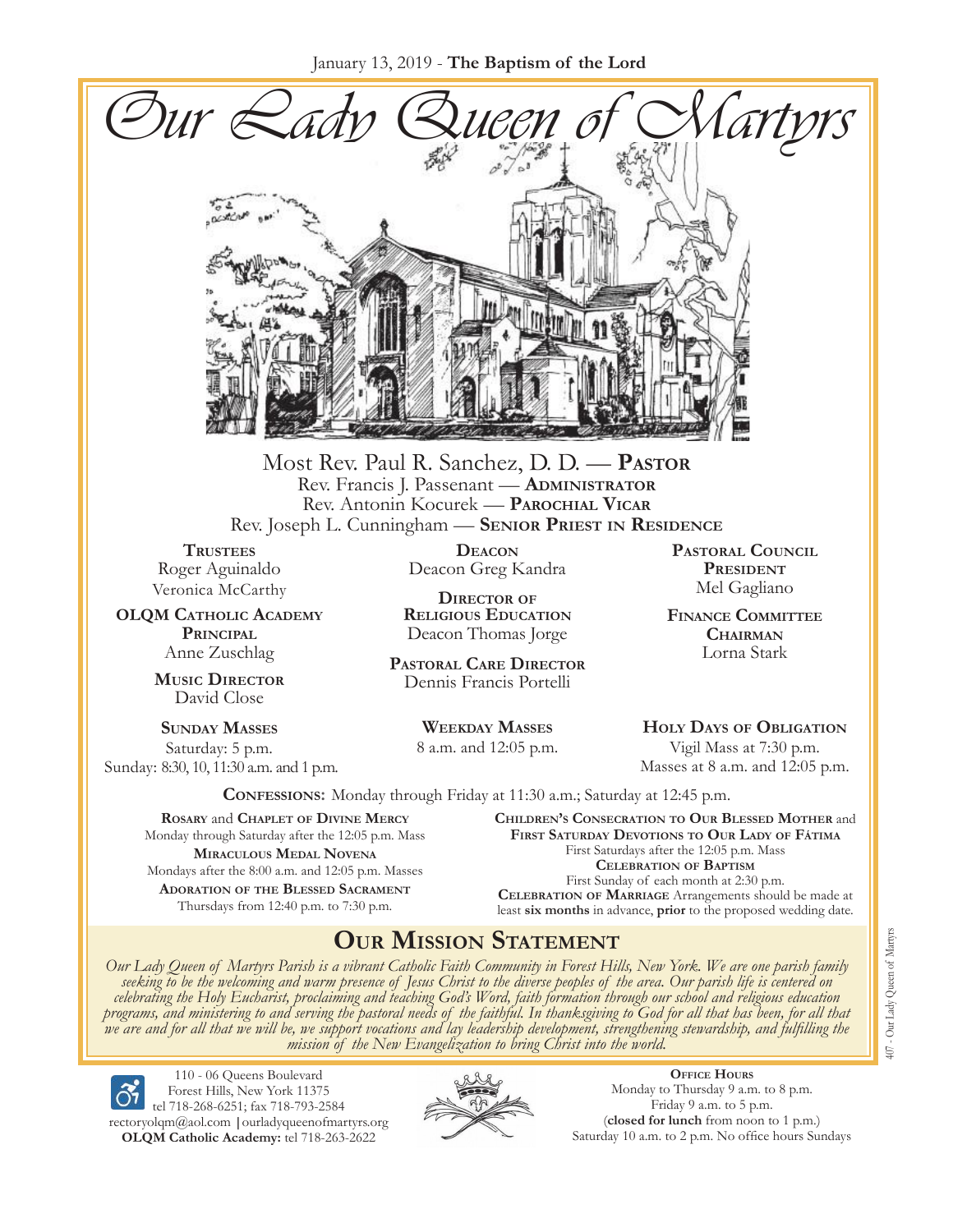#### **Our Lady Queen of Martyrs** - Forest Hills, New York

## **Masses for the Week**

*Saturday, January 12* **8 a.m.** Souls in Purgatory **12:05 p.m***.* Guillermo Mendez **5 p.m***.* Maria Feretic

*Sunday, January 13* **10 a.m. Family Mass celebrated for the parishioners of Our Lady Queen of Martyrs**

> *Children's Liturgy of the Word Monday, January 14* **8 a.m.** Susan Passenant **12:05 p.m.** Efigenia de Mendez

*Tuesday, January 15* **8 a.m.** Cornelius and Joan Dennis **12:05 p.m.** Mercedes Abaya Pabona

*Wednesday, January 16* **8 a.m.** Catarina Yi **12:05 p.m***.* Trang Thuy Thi Nguyen

*Thursday, January 17* **Saint Anthony the Hermit 8 a.m.** Richard Louis Samson **12:05 p.m***.* Savario Cerminaro

*Friday, January 18* **8 a.m.** John Gmerek **12:05 p.m***.* Ignazia and Matteo Orlando

*Saturday, January 19* **8 a.m.** Gabriel Caycedo **12:05 p.m***.* Maria Trinidad Aguirre **5 p.m***.* Liza Pollini [living]

# **Remember Our Sick**

Blanche Aeppli, Mark Bradley, William Bruscella, Taylor Alan Calder, Luis Fernando Cardenas, Augustine Cisneros, Robert Cosenza, Dr. Robert Cospito, Tracy Cuva, Theresa Do, Norman Doucette, Baby Luka Dudashvili, Gabriel Eshaghian, Joanne Ferolie, Albert and Sheila Flescher, Lidia Flores, Gaye Fruscione, Sr. Frances Gritte SC, Cathie Greulich, Alex Guttierez, Ann Harding, Sean Harrison, Robert Heyer, Henry Johnson, Lynne Keeley, Anna LaBruna, Jacqueline Lisandrelli, Elizabeth Maryon, Richard Meehan, John Murphy, Doolarie Niranjan, Veronica Nissan, Eugene Novacek, Maureen Piatt, Nancy and Ronald Piotrowksi, Grace Plank, Veronica Pulanski, Nora Radocea, Dr. Anthony Sarro, Kathy Semble, Gail Whelan, Heather Wright, Brittany Zaita—**and all parishioners currently in nursing homes, hospitals or confined to their homes**

## **Main Events of the Week**

*Tuesday, January 15* **7:30 p.m.,** *choir loft:* **Choir Rehearsal**

*Wednesday, January 16* **Religious Education 3:45**–**5 p.m.,** *levels 1, 2, 3 and 4 class*

**7**–**8:15 p.m.,** *levels 5, 6, Confirmation, FFO  I*

*Thursday, January 17* **10:30 a.m.,** *nursing home:* **Forest View Nursing Home Mass**

**After 12:05 p.m. Mass,** *church:* **Benediction** *(Evening devotions resume in March)*

*Friday, January 18* **6:30**–**9 p.m.,** *McLaughlin Hall:* **Martyrs Active Youth Organization**

**7:30 p.m.,** *rectory (enter through glass door off 72nd Road):*  **Charismatic Prayer Group meeting**

*Saturday, January 19* **1:30 p.m.,** *rectory,* **Single Adults Group Game Day**

*Rectory = main meeting room (lower level)*

**SAVE THE DATE: SUNDAY MARCH 10 8th Annual Taste of the World Food Festival More details soon!**

## **Remember Our Deceased**

Josiah Brandan Boulet Sally Conlon Rev. Andrew K. Soley James J. Ward

### **We pray for the men and women of our Armed Forces serving in the U.S. and abroad**

Eric Böhm, Sergio Borrero, Thaddeus Buenaventura, Ricardo Cantillo, Bobby DiTroia, Armando Fellin, Andrew Gonzalez, A. Jay James, William (Will) Klos, Michael Le Floch, Louis Mannino, Jean-Marc Moïse, Brian Quinn, Justin Pabse, Adam Rearick, Rodney Ross, McNeely Royal, Victoria Tissler-Bacca, Charles Torres, Gonzalo Vallecillos, Jose J. Vaz, Mollie Rae Whitley, William Youssef, Phillip Whitley, Jeff Zabala. **Please pray for all who risk their lives for our safety, including police, fire, corrections and military personnel.**

WELCOME! If a disability makes it difficult for you to fully participate at Mass or other activities of the parish, please email our **Parish Advocate for Persons with Disabilities**, Karen Mongiello, at [disabilities.olqm@gmail.com,](mailto:disabilities.olqm@gmail.com) to make your special needs known.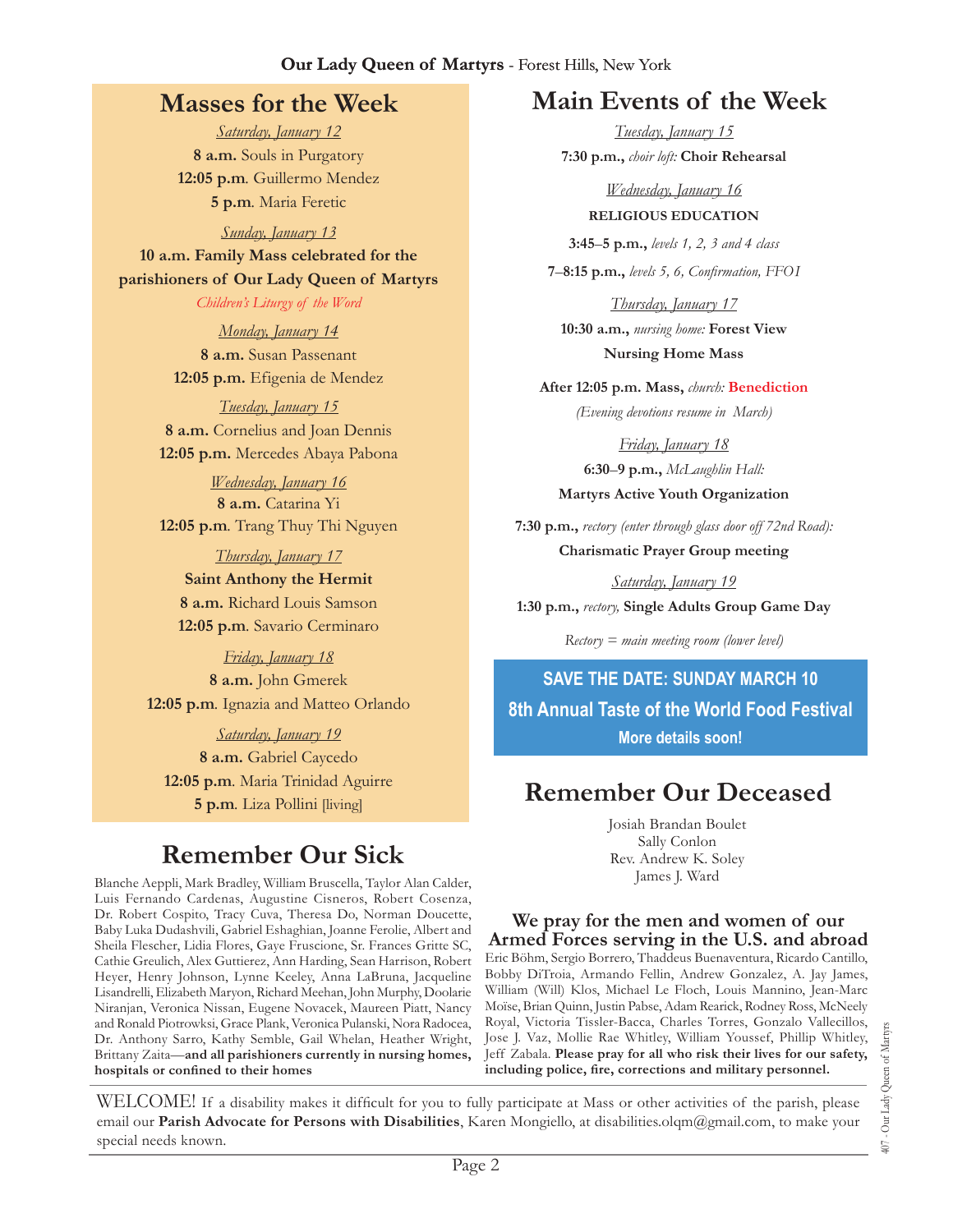#### January 13, 2019 - **The Baptism of the Lord**

## **Sunday Mass Assignments Order of Mass**

### **Saturday, January 12**

*5 p.m.* 

 *Celebrant:* Father Cunningham *Lectors:* Belinda Kotin, Bettyanne McDonough *Leader of Song:* Jennifer Gliere *EMHCs:* Joseph Pollini, Yorke Mizelle, Sandy Singh

### **Sunday, January 13**

#### *8:30 a.m.*

*Celebrant:* Father Passenant *Lectors:* Alejandro Caycedo, David Lee *Leader of Song:* Jennifer Gliere *EMHCs:* Grace Sommero, Roger Aguinaldo, Jack Butera

### *10 a.m.*

*Celebrant:* Father Cunningham *Lectors:* Chris Wellbrock, Celeste Zervas *Leader of Song:* Jennifer Gliere

*Children's Liturgy of the Word:* Emer Herity *EMHCs:* Frank Schaefer, Lilia Penagos, Gerald Abes

### *11:30 a.m.*

*Celebrant:* Bishop Sanchez *Lectors:* Victoria Moore, Jonathan Rodriguez *Leader of Song:* Paula Rocheleau Hernández *EMHCs:* Jacqueline Lakah, Angela Damone

### *1 p.m.*

## *Celebrant:* Father Bruno

*Lectors:* Siobhain Kandra, Joanie Molina *Leader of Song:* Joe Annese *EMHCs:* Beth Barretto, Eddy Eng, Al Smith

*Members of the Altar Server Society at all Sunday Masses*

#### **Thank you to all those who serve as ushers**

**Baptism of the Lord**

*Cycle C—11:30 a.m. Choir Mass*

**Entrance** *Missal* #107—"Songs of Thankfulness and Praise" **Mass Parts:** Mass of Creation (*Haugen)*

> **First Reading** *Missal pgs. 59-60—*Isaiah 40:1-5, 9-11

> **Responsorial Psalm**—Missal pg. 60

**Second Reading** *Missal pgs. 60-61—*Titus 2:11-14; 3:4-7

**Gospel** *Missal pg. 61—*Luke 3:15-16, 21-22

**Homily**

**OFFERTORY** "Just as I Am" *(R. Powell)—Choir Missal #338—*"Behold the Lamb"

**Communion** "On Jordan's Bank" *(arr: M. Archer)—Choir* Organ Meditation *Missal #158—*"Christ, Be Our Light"

**Closing Hymn**

*Missal #111*—"When Jesus Comes to be Baptized"

## **Second Collections**

›› Today's second collection is for winter fuel. There is also an envelope for the maintenance of the building that houses OLQM Catholic Academy.

›› Sunday, January 20, the second collection will be for our Adult Education programs..

» Please use the blue envelope at any time to contribute to the Parish Endowment Fund or, at our Parish Giving portal, select Blue Envelope from the pull-down menu. More at [ourladyqueenofmartyrs.org/blue-envelope](http://ourladyqueenofmartyrs.org/blue-envelope).



After Jesus also had been baptized and was praying, heaven was open and the Holy Spirit descended upon him in bodily form like a dove. And a voice came from heaven, "You are my beloved Son; with you I am well pleased." (Luke 3: 21-22)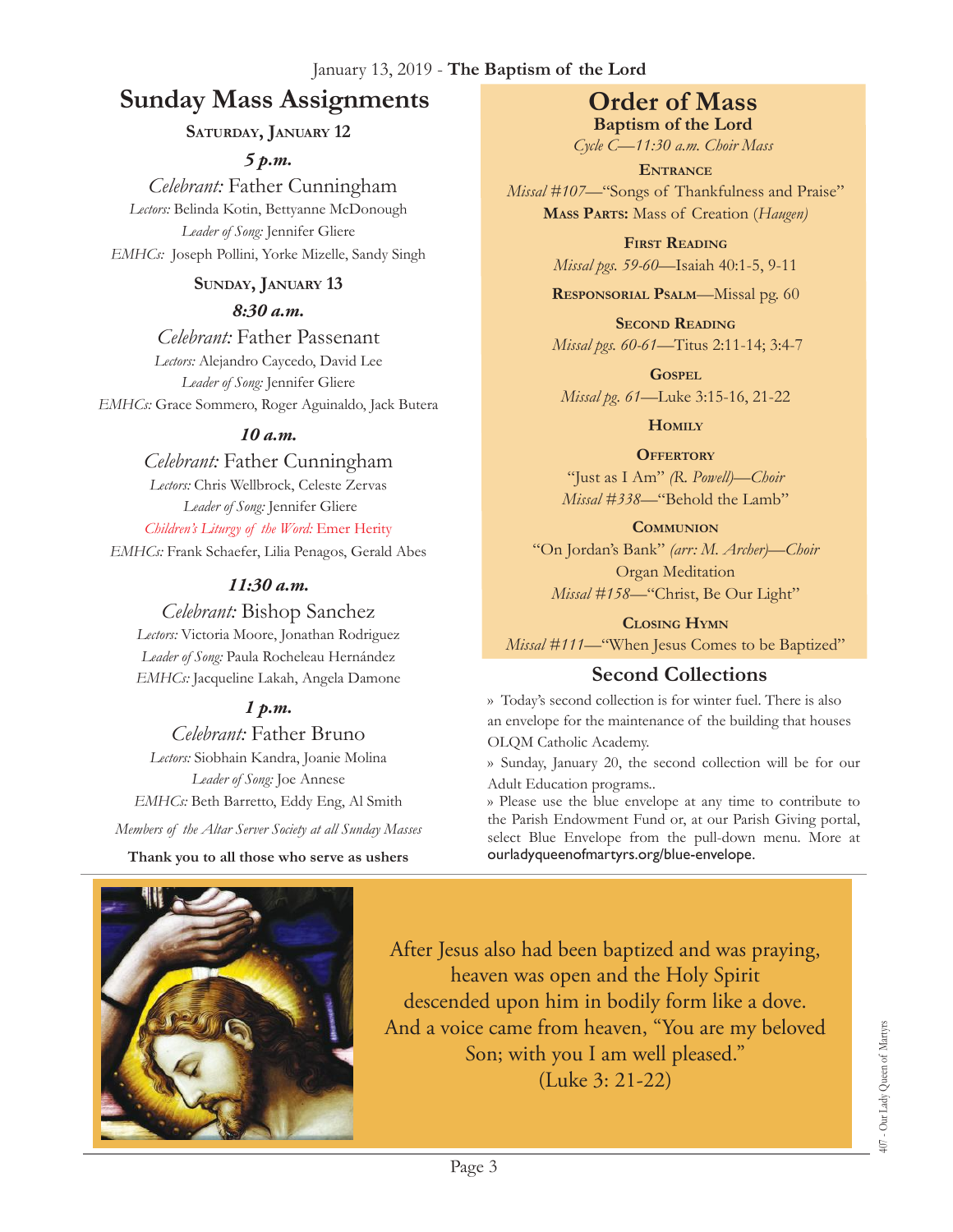## **Recently Baptized at Our Lady Queen of Martyrs**

**Nathan Dominic DeLuca** son of Kathryn and Steven DeLuca

**Logan Ryker-Umana Guillen** son of Selina and Jimmy Guillen

**Christin Lifyrenko** daughter of Yelyzaveta and Serhiy Lifyrenko

**Valeria Ismila Perez** daughter of Jennifer and Ruben Perez

**Marcus Xevi Mayuga Santi** son of Karina and Francis Santi

*Congratulations to the children, their parents and godparents!*

## **Student Honors**

The following students from our parish and/or graduates of our parish school are cited for their academic achievements. Congratulations all for honors earned!

**Holy Cross High School** First Honors: **Gregory Magid** Second Honors: **Samuel Torres**

**The Mary Louis Academy** Principal's List: **Angelina Bhojwani, Kaitlyn Chesleigh, Koreena Deen, Sidney Mauricio, Louise Moran** First Honors: **Nina Allen**  Second Honors: **Nicole Hussein, Michela Leandri, Chloe Romero**

## **OLQM Catholic Academy Open House Saturday, January 26, 9:30 – 11 a.m.**

Visit our school. See our programs. Meet our staff. More information soon!<www.olqmca.org>

## **Ordinary Time, Winter Calendar**

*Check the bulletin weekly for updates on these occasions and more.*

**Saturday, January 12 to Sunday, January 20** — **St. Padre Pio Novena,** *Mon.-Sat. at the 12:05 p.m. daily Mass; Sundays (Jan. 13 and 20) after 11:30 a.m. Mass*

**Tuesday, January 22** — **Respect Life Masses**, Day of Prayer for the Legal Protection of Unborn Children (Roe v. Wade anniversary), *8 a.m. and 12:05 p.m. daily Masses*

**Saturday, February 2** — **Presentation of the Lord (Candlemas)**, Blessing of Candles, *8 a.m. and 12:05 p.m. daily Masses*

**Sunday, February 3** — **St. Blaise Feast Day,** Blessing of Throats, *communal blessing at all Sunday Masses*

**Saturday, February 9** — **Anointing of the Sick**  (in advance of World Day of the Sick on 2/11), *12:05 p.m. Mass*

## **Crisis in the Church**

*by Bishop Sanchez*

The issue of abuse is painful and complex. A summary of the aspects of this crisis, in Q&A format, has been prepared by Bishop Nicholas DiMarzio and his staff in our Brooklyn/Queens Diocese. In addition to the questions and answers, there is a video of his meetings with lay leaders throughout our diocese. Both the Q&A summary and the video link are available on our website. You may also access this information by going directly to:

### [dioceseofbrooklyn.org/abuseresponse/video](https://vimeo.com/302949127/164d69b45d)

Thank you for your continued prayers for victims and for all affected by this painful crisis. May God continue to watch over you all!



## **St. "Padre Pio" Novena: January 12 through 20 At the 12:05 p.m. Daily Mass and at 11:30 a.m. Mass on Two Sundays**

St. Pio of Pietrelcina, known as "Padre Pio," prayed the Novena to the Sacred Heart of Jesus daily. St. Padre Pio had the stigmata and is regarded as a miracle worker. He lived the Franciscan life of poverty and saw the image of Christ in the poor, the suffering, and the sick. Saint Pope John Paul II canonized him in 2002. Starting Saturday, January 12, we will pray a novena asking that St. Padre Pio pray for us! On weekdays and Saturday, the novena will be said at 12:05 p.m. Mass; on Sundays, January 13 and 20 we'll recite the novena after 11:30 am. Mass.

### **Prayer to the Sacred Heart of Jesus**

O my Jesus, you have said: "Truly I say to you, ask and you will receive, seek and you will find, knock and it will be opened to you." Behold I knock, I seek and ask for the grace of.…*(State your intention.) Our Father. Hail Mary. Glory Be to the Father.* Sacred Heart of Jesus, I place all my trust in you.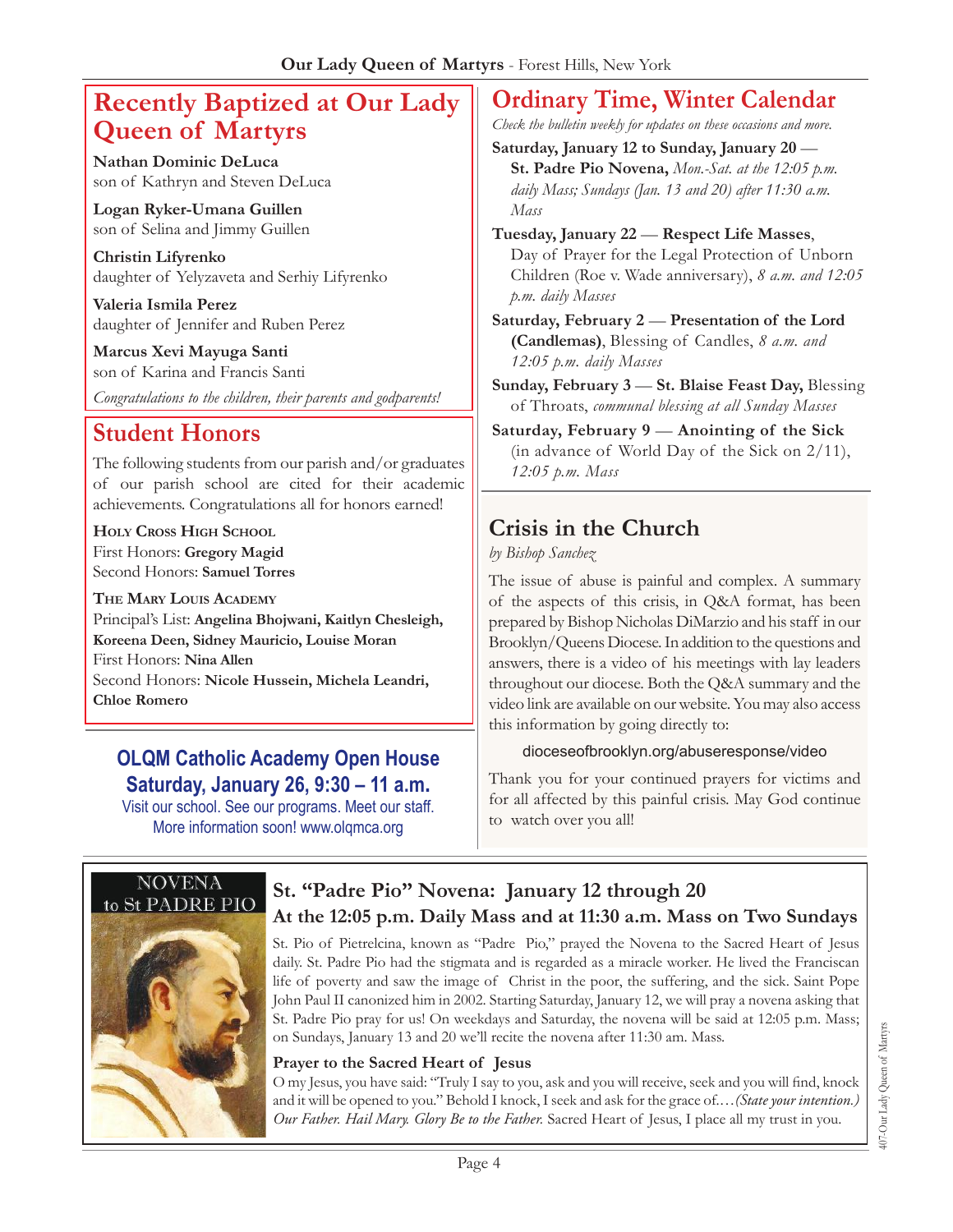# Message from Bishop Sanchez Solidarity and Prayer

Ope Francis requested that all the U.S. Bishops participate in a retreat during the first week of January 2019. I write these words as I am about to leave for the retreat. During this special time, I promise my prayers for 2019. I write these words as I am about to leave for the retreat. During this special time, I promise my prayers for all of you and ask your prayers especially for those who suffer. All survivors of sexual abuse need our prayers as we work as a Church and a society to root out this terrible evil.

To continue to understand the scope of the evil, I encourage you to read the article written by Cardinal Dolan that appeared in the N.Y. *Daily News* (December 31, 2018).\* The Cardinal reminds us that any legislative remedies to this evil should "promote justice for every victim-survivor in New York State and every organization seeking to make amends."

As our elected officials discuss legislation in the coming months, we pray that they deliberate well and strive to benefit all victim-survivors, "no matter who their abuser was—a government worker, a public school teacher, a counselor, a health care professional, a coach, a foster parent, and yes, a member of the clergy. . . ."

May God continue to watch over you!

*\** The link to Cardinal Dolan's *Daily News* op-ed is posted on our church website at [ourladyqueenofmartyrs.org,](ourladyqueenofmartyrs.org) along with a pdf copy of the print version of his editorial. You can also access the article directly at: [nydn.us/2LT9KJS](https://nydn.us/2LT9KJS)

| Single Adults Group Meeting & Game Day!                   | Ber   |
|-----------------------------------------------------------|-------|
| It's a brand new year—why not make a resolution to join   | Our   |
| us at our meetings and events! Our next gathering is this | for t |
| Saturday, Jan. 19, at 1:30 p.m. in the rectory basement   | Mon   |
| meeting room. After the meeting portion, we'll have our   | meet  |
| annual Game Day, so please feel free to bring board and   | If it |
| card games, chess, trivia, etc. and some light snacks. If | for   |
| you have any questions, please call the group hotline at  | Com   |
| 718-361-3201.                                             | vmiz  |
|                                                           |       |

### **Bereavement Support Is Available**

parish support group is a place to find help and healing the hurt of losing a loved one. Meetings are always day evenings **7–9 p.m.** in the rectory. Scheduled ting dates this winter are Feb. 4 and Mar. 4 & 18. iterested in attending, please call the rectory or questions, please email the group's facilitator, Imissioned Lay Pastoral Leader Yorke Mizelle, at [ymizelle@nyc.rr.com](mailto:ymizelle@nyc.rr.com).

| <b>Weekly Collections</b>                                                                                                                                                                                                                                                                                                                                                                   |                                                             |                                                                     | <b>Contact Us</b>                                                                                                                                                                          |                                                                                                                                     |  |
|---------------------------------------------------------------------------------------------------------------------------------------------------------------------------------------------------------------------------------------------------------------------------------------------------------------------------------------------------------------------------------------------|-------------------------------------------------------------|---------------------------------------------------------------------|--------------------------------------------------------------------------------------------------------------------------------------------------------------------------------------------|-------------------------------------------------------------------------------------------------------------------------------------|--|
| Candle Offerings<br>1st Collection<br>2nd Collection                                                                                                                                                                                                                                                                                                                                        | Dec 30<br>1,712.00<br>9,228.38<br>3,017.00<br>(winter fuel) | Jan 6<br>2,063.00<br>10,239.38<br>2,414.00<br><i>(snow removal)</i> | <b>By Email</b><br><b>Rectory Office:</b><br>rectoryolgm@aol.com<br>Pastor's Office:<br>pastorolgm@aol.com                                                                                 | <b>By Telephone</b><br><b>Rectory Office:</b><br>718-268-6251<br><b>Emergency</b> (last rites)<br>718-810-9788 (after office hours) |  |
| Online Parish Giving<br>Mail In                                                                                                                                                                                                                                                                                                                                                             | 1,175.00<br>225.00                                          | 1,140.00<br>225.00                                                  | Administrator's Office:<br>admn.olqm@yahoo.com                                                                                                                                             | OLQM Catholic Academy:<br>718-263-2622                                                                                              |  |
| New Year's Day<br><b>TOTAL</b>                                                                                                                                                                                                                                                                                                                                                              | 4,395.00<br>19,752.38                                       | 16,081.38                                                           | <b>Bulletin Subjects:</b><br>olgmcomm@aol.com                                                                                                                                              | Religious Education Office:<br>718-263-0907                                                                                         |  |
| Weekly Income Needed*<br>Surplus/(Deficit)                                                                                                                                                                                                                                                                                                                                                  | 21,250.00<br>(1,497.62)                                     | 21,250.00<br>(5,168.62)                                             | <b>OLQM Catholic Academy</b><br>info@olqmca.org<br>Pastoral Care Office:                                                                                                                   | OLQM Charity Outreach:<br>718-268-6251, ext. 43                                                                                     |  |
| * Amount we estimate we need weekly to meet church expenses. Figures are unaudited.                                                                                                                                                                                                                                                                                                         |                                                             |                                                                     | dfport@gmail.com                                                                                                                                                                           | Online                                                                                                                              |  |
| <b>Special Collection</b><br>Jan 6: Diocesan Mission<br>\$1,604.00<br>Note: Special collections taken throughout the year do not accrue to our parish<br>and are not included in the weekly collection total.<br>Please remember the Roman Catholic Church<br>of Our Lady Queen of Martyrs in your will and estate planning.<br>Contact Bishop Sanchez or Father Passenant at 718-268-6251. |                                                             |                                                                     | Religious Education Office:<br>olgmreled@gmail.com<br>olgmrcia@yahoo.com (RCIA)<br>Deacon Greg Kandra:<br>dcngreg@gmail.com<br><b>Disabilities Advocate</b><br>disabilities.olgm@gmail.com | www.ourladyqueenofmartyrs.org<br>@OLQMChurch on Facebook,<br>Twitter and Instagram<br>OLQM Catholic Academy:<br>www.olqmca.org      |  |